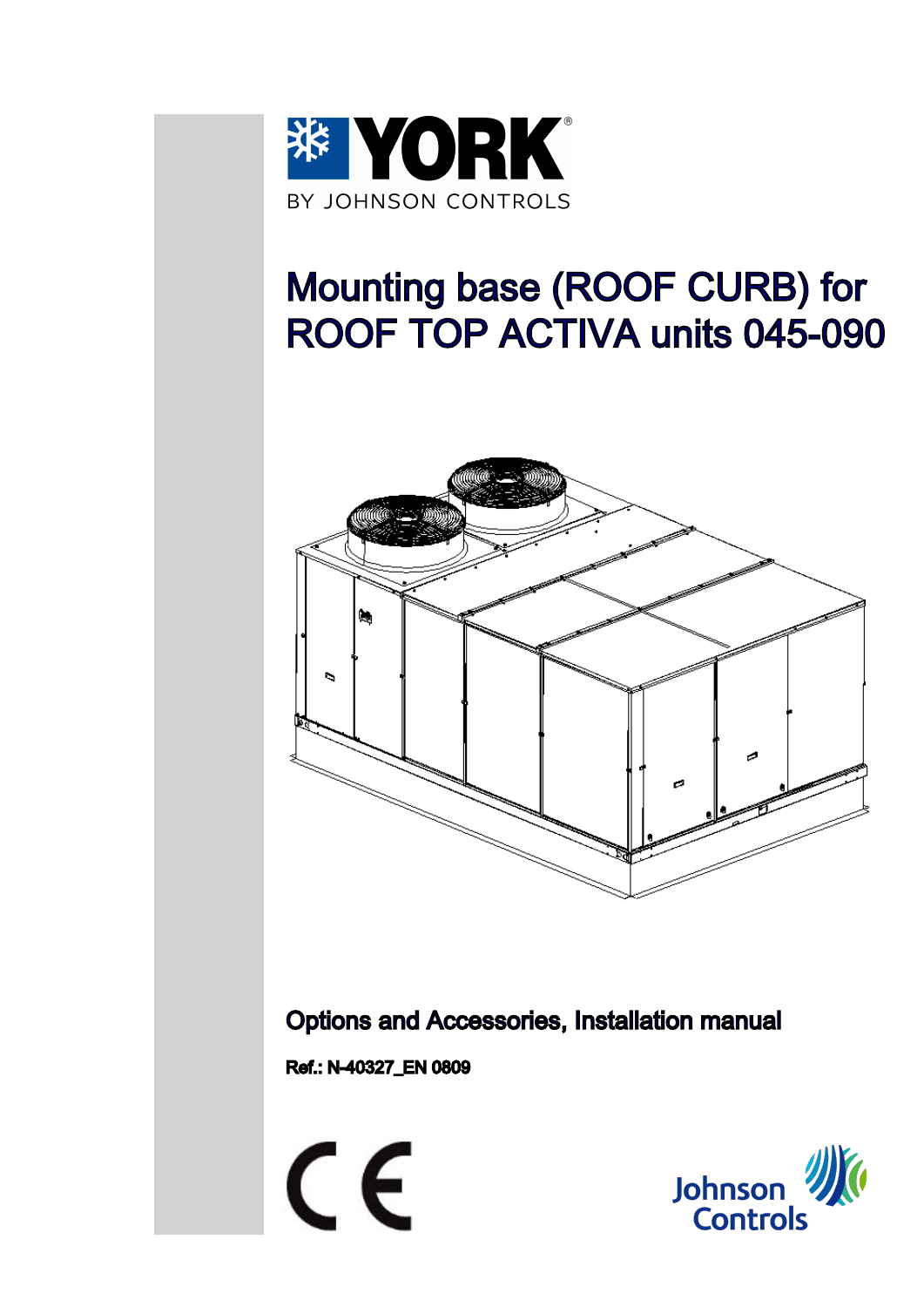### Index

| $1 \quad$ |  |
|-----------|--|
| 1.1       |  |
| 1.2       |  |
| 1.3       |  |
| 1.4       |  |
| 1.5       |  |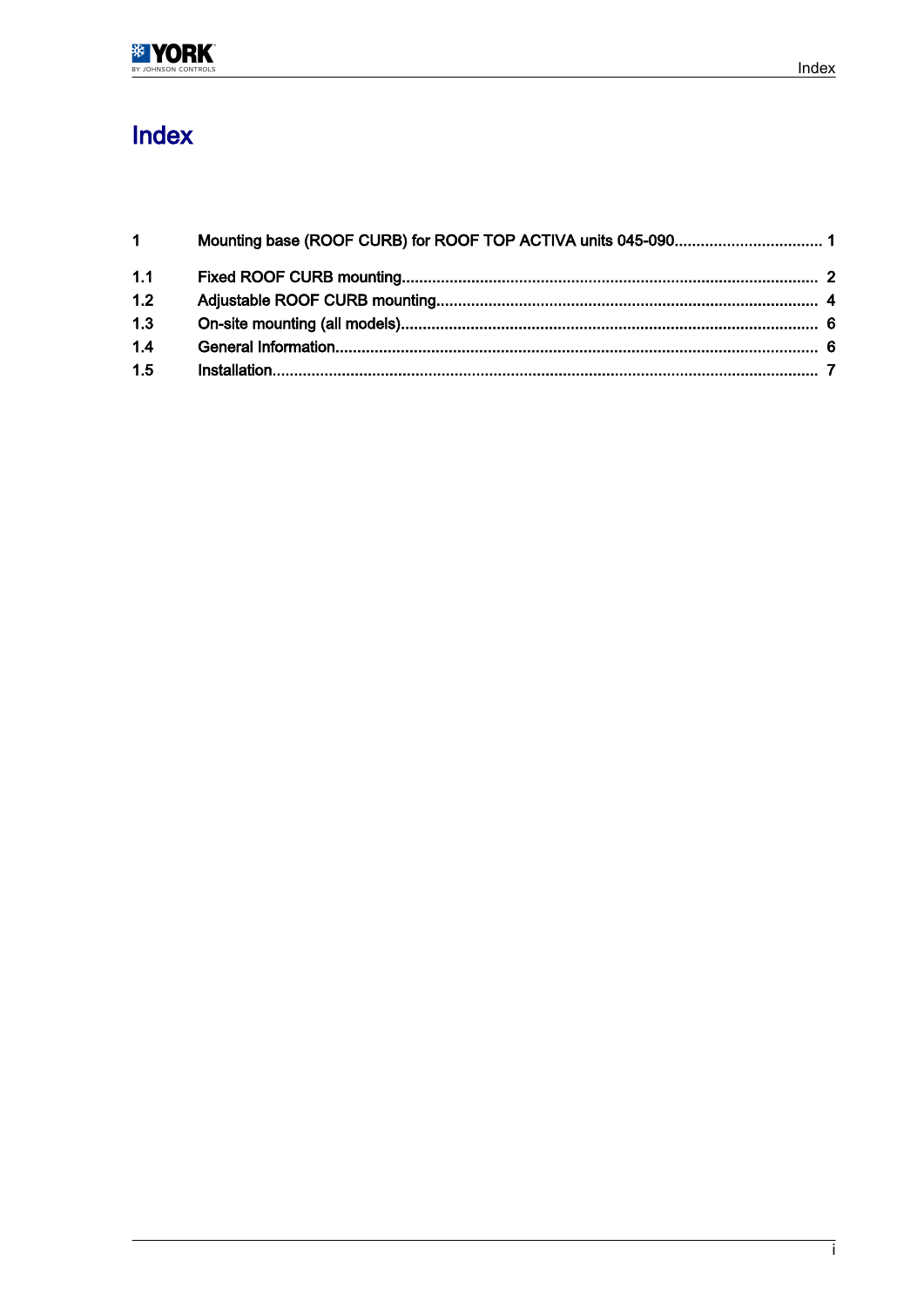1

## <span id="page-2-0"></span>Mounting base (ROOF CURB) for ROOF TOP ACTIVA units 045-090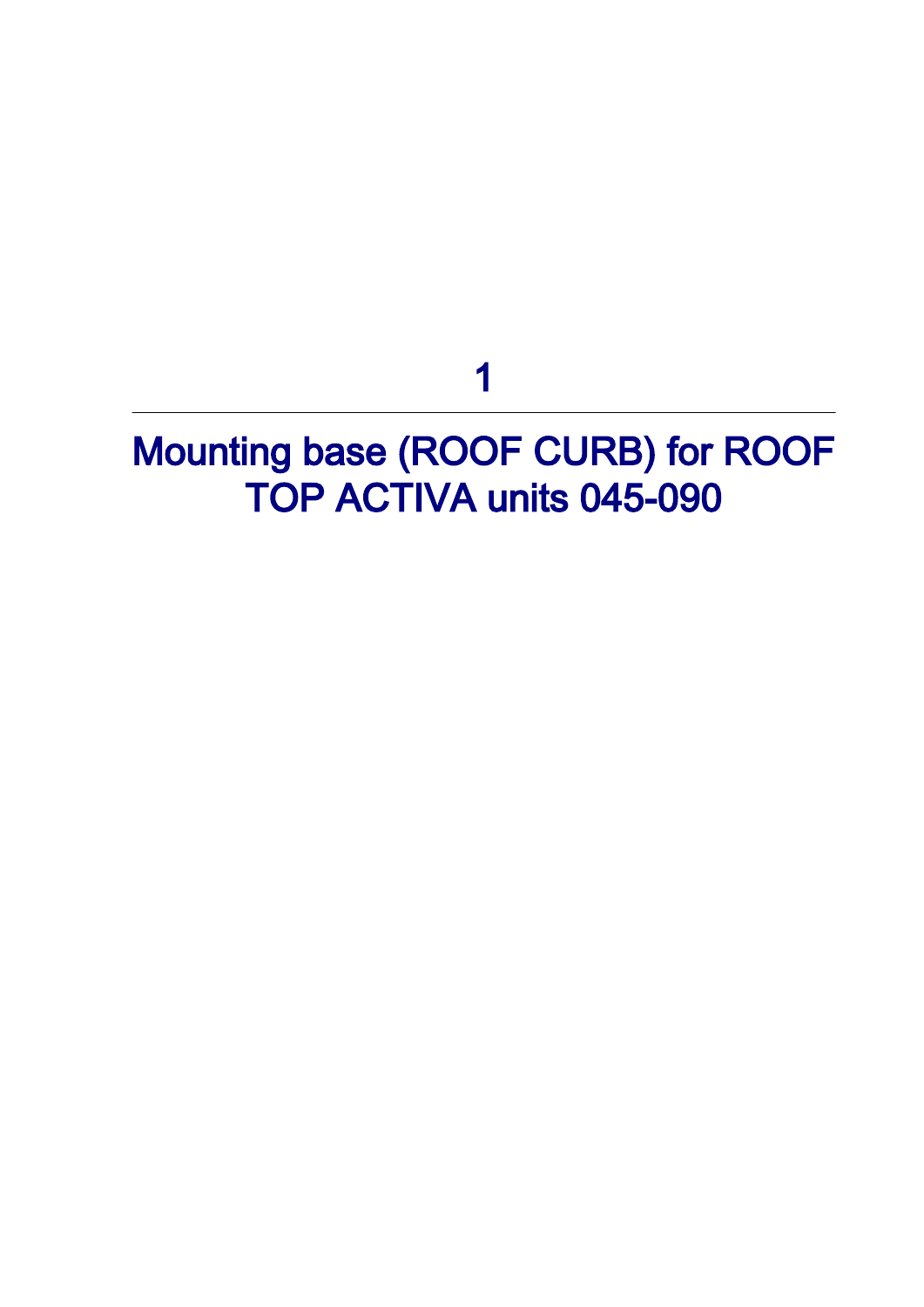

<span id="page-3-0"></span>1.1 Fixed ROOF CURB mounting

### 1.1 Fixed ROOF CURB mounting

#### Exploded view



#### General measurements ACTIVA 045-060

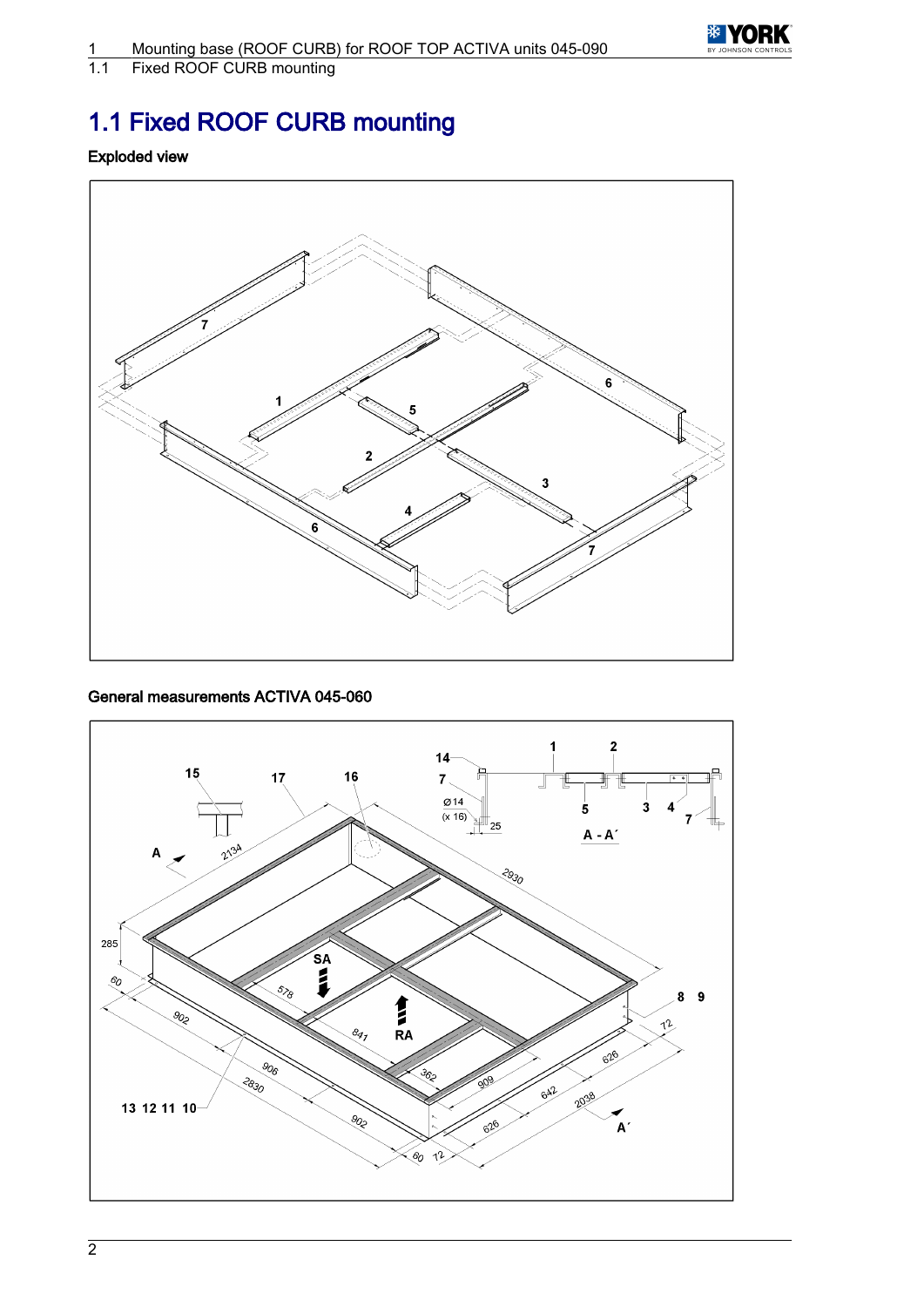

#### General measurements ACTIVA 075-090



- 1. Condenser rail 11. M12 nut
- 2. Evaporator rail 12. Flat washer
- 
- 
- 
- 
- 
- 8. M8 bolt (frame assembly) SA Supply air
- 9. Flat washer (frame assembly) RA Return air
- 10. M12 bolt
- 
- 
- 3. Central rail 13. Toothed washer (roof-fastening)
- 4. Transverse rail 14. Rubber strip (located in shaded area)
- 5. Supply rail 15. Flush connection between rubber strips
- 6. Front/rear side 16. Cable passing area to electrical box
- 7. Side 17. Outside coil side
	-
	-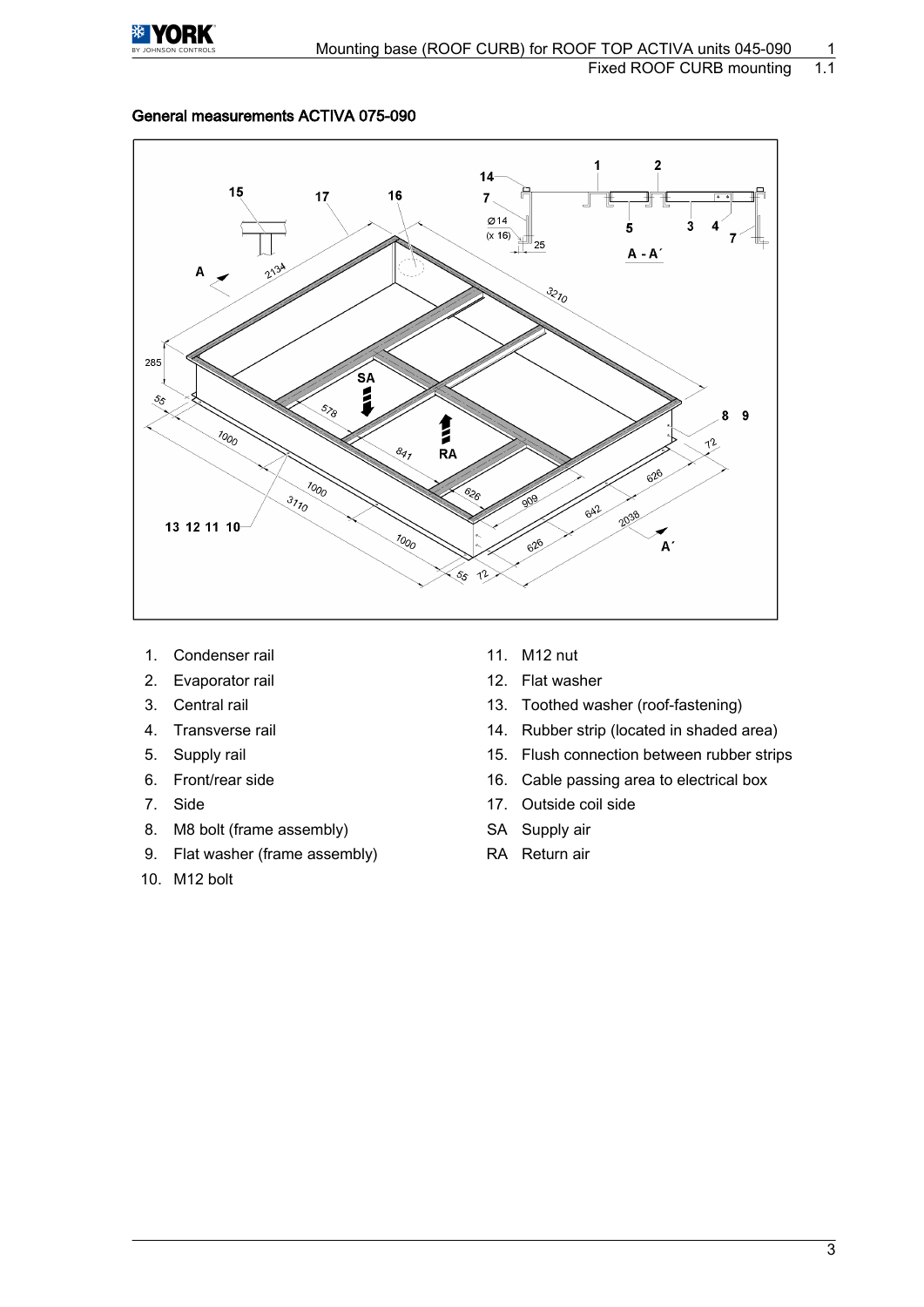

<span id="page-5-0"></span>1.2 Adjustable ROOF CURB mounting

### 1.2 Adjustable ROOF CURB mounting

#### Exploded view



#### General measurements ACTIVA 045-060

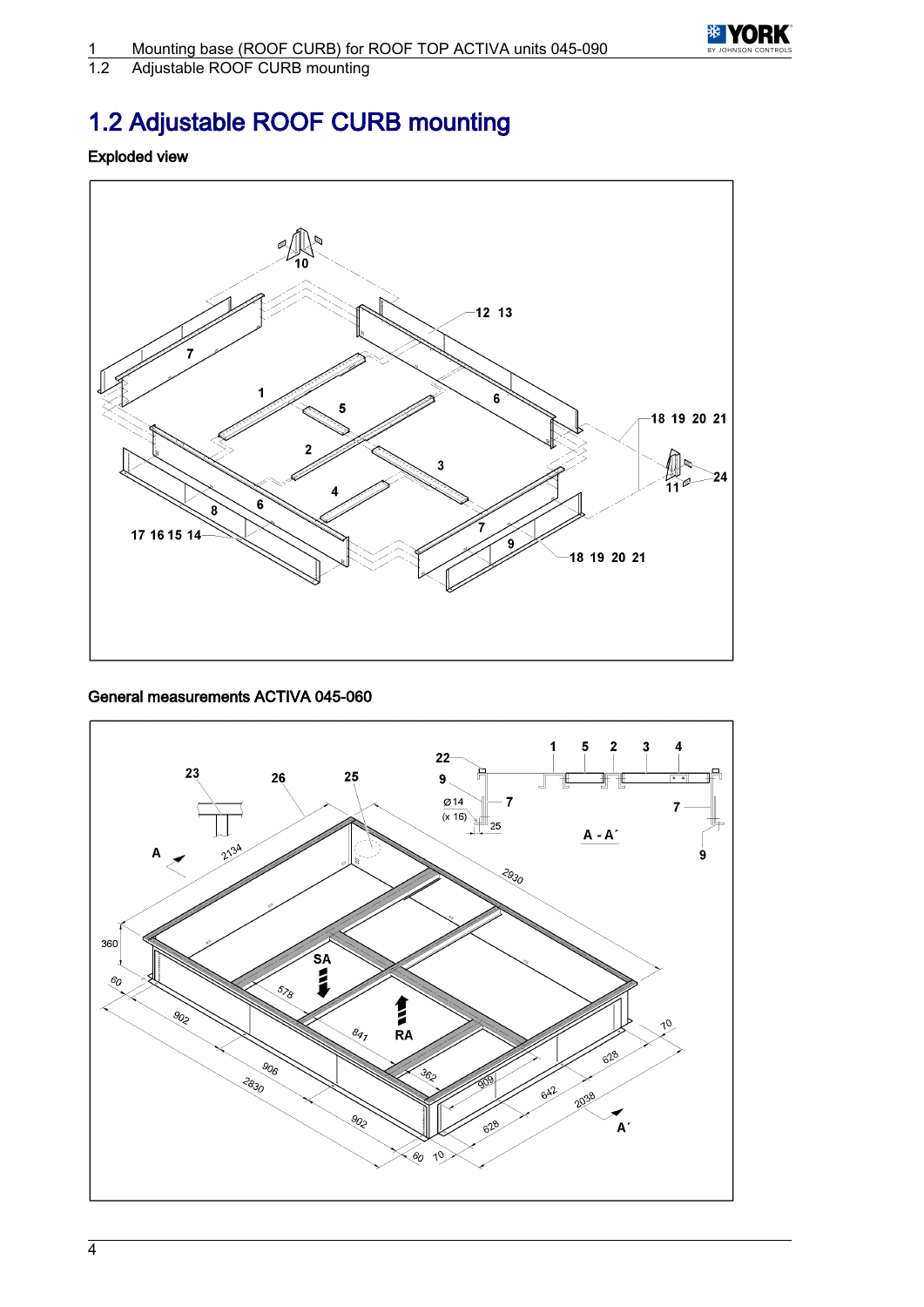

#### General measurements ACTIVA 075-090



- 1. Condenser rail 15. M12 nut
- 2. Evaporator rail 16. Flat washer
- 
- 4. Transverse rail 18. M10 bolt
- 5. Supply rail 19. M10 nut
- 6. Front/rear side 20. Flat washer
- 
- 
- 
- 10. Left-hand bracket 24. Plate
- 
- 12. M8 bolt (frame assembly) 26. Outside coil side
- 13. Flat washer (frame assembly) SA Supply air
- 
- 
- 
- 3. Central rail 17. Toothed washer (roof-fastening)
	-
	-
	-
- 7. Side 21. Toothed washer (slope fastening/adjustment)
- 8. Moving front/rear side 22. Rubber strip (located in shaded area)
- 9. Moving side 23. Flush connection between rubber strips
	-
- 11. Right-hand bracket 25. Cable passing area to electrical box
	-
	-
- 14. M12 bolt RA Return air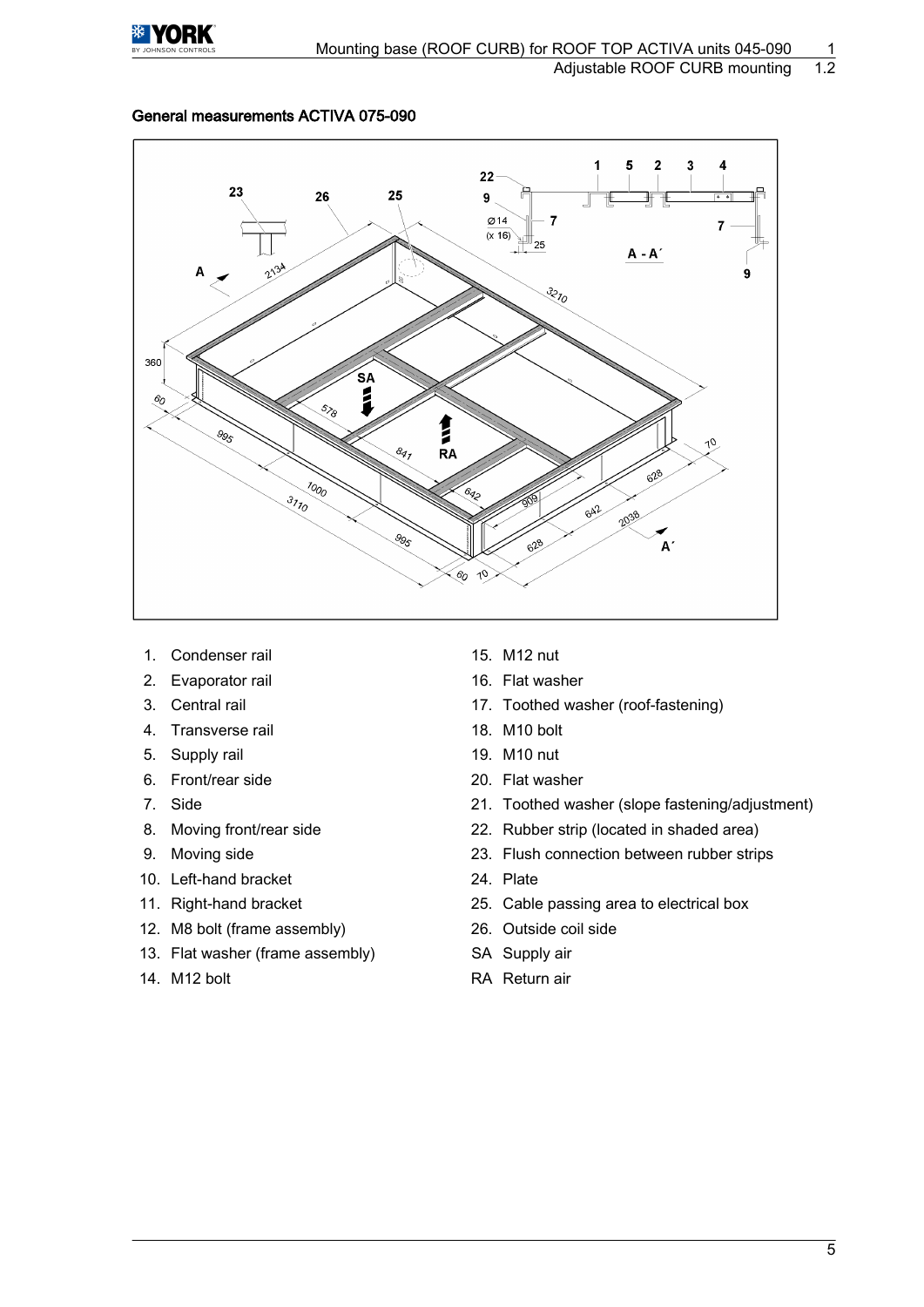<span id="page-7-0"></span>1.3 On-site mounting (all models)

### 1.3 On-site mounting (all models)



- 1. 40 x 25 mm rubber strip for base frame and all duct supporting surfaces
- 
- 
- 4. Building roof insulating material (\*) 9. Unit base
- 5. Building structure and roof

(\*) Material not supplied with the Kit.

- 6. Mounting base frame
- 2. Unit base joists 7. Fixed/adjustable ROOF CURB
- 3. Bevel batten  $(*)$  8. Rigid insulating material  $(*)$ 
	-

### 1.4 General Information

The ROOF CURB mounting base accessory is a prefabricated structure that is installed on the roof of the building during construction for the subsequent fitting of the ROOF TOP unit.

Its aim is to ensure the installation as a whole is sealed tight against the roof of the building and provides for easier installation of the ROOF TOP unit.

Ducts can be easily fitted to the mounting base prior to installation of the ROOF TOP unit. All electrical connections can be made directly through the mounting base from the inside of the building.

There are two types of mounting base:

- 1 ROOF CURB fixed type, for flat and levelled building roofs.
- 2 ROOF CURB adjustable type, for sloping building roofs (maximum 7°).